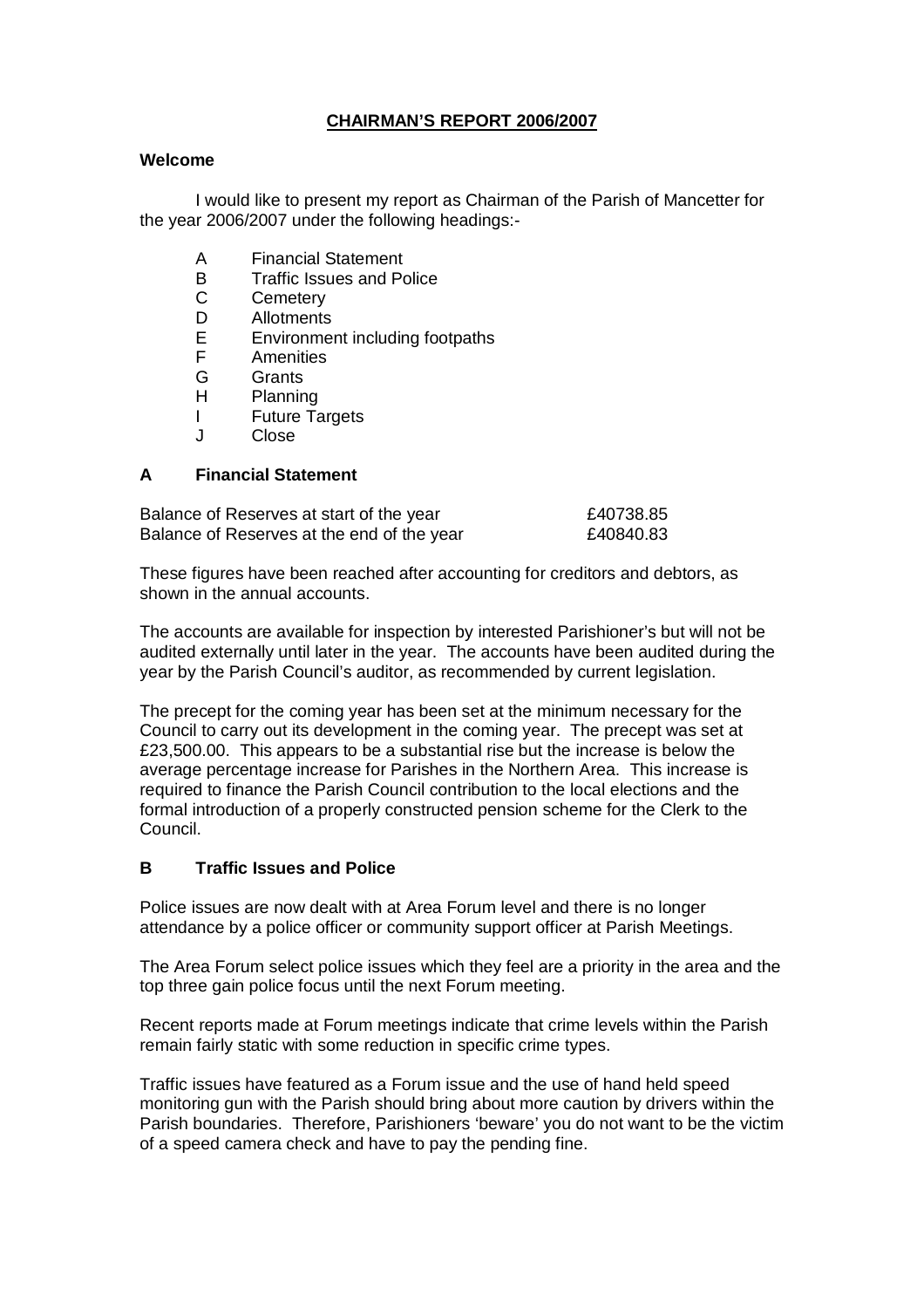Traffic control/regulation within the Mancetter Parish boundaries are subject of a county wide survey, instigated by central government, and any recommendations for change are unlikely to be reported upon for perhaps two years.

The movement of quarry lorries continues to cause concern, but in fairness to the quarry they will act if vehicles are reported to them when any infringement occurs.

There does not appear to be an increase in H G V movements on Steppey Lane which are not quarry related.

### **C Cemetery**

The contract for the maintenance of the Cemetery/Churchyard was the subject of tender at the end of this financial year. Tenders were considered at the March meeting of the Council and after discussion and consideration a two year contract was awarded to the same contractor, subject to him submitting a valid certificate of insurance.

During this year the format and procedure for the testing of monuments in the cemetery has been agreed. The initial draft was given to the Church and the undertaker who uses the cemetery most frequently for their structured observations.

Taking the views of Councillors and the other parties into consideration a second and final draft was agreed. Further paperwork will be devised in the coming year and it is hoped that some preliminary testing will take place by the end of the next year.

The first new pathway is now complete and has received positive comments about the overall appearance, particularly compared to the other pathways.

Although it may prove to be an expensive exercise the Parish Council is eager to preserve an element of Parish history by using the fence which was formally the perimeter fence/gateway to the Salvation Army centre which has closed and been redeveloped. It will be restructured to form the boundary of the new cemetery next to the scout centre.

Burial charges have been reviewed and fixed for a two year period.

#### **D Allotments**

All allotments at the Ridge Lane site are let and for the first time in a number of years there is a short waiting list of prospective tenants.

Rents were raised at the March meeting by 50p. The new charge is to be fixed for two years.

#### **E Environment**

The bus shelter at Ridge Lane was erected at the end of May and has been used and, hopefully not chancing providence has remained clean and free of graffiti. As reported the second site in Mancetter was initially refused permission and the Council did decide to submit an appeal. The services of a voluntary outside agent were sought and a successful appeal submitted. It is hoped that the new shelter will be installed by the end of June. Applications for grants have been made to the Borough Council and County Council to support the ongoing upgrading of bus shelters in the Parish.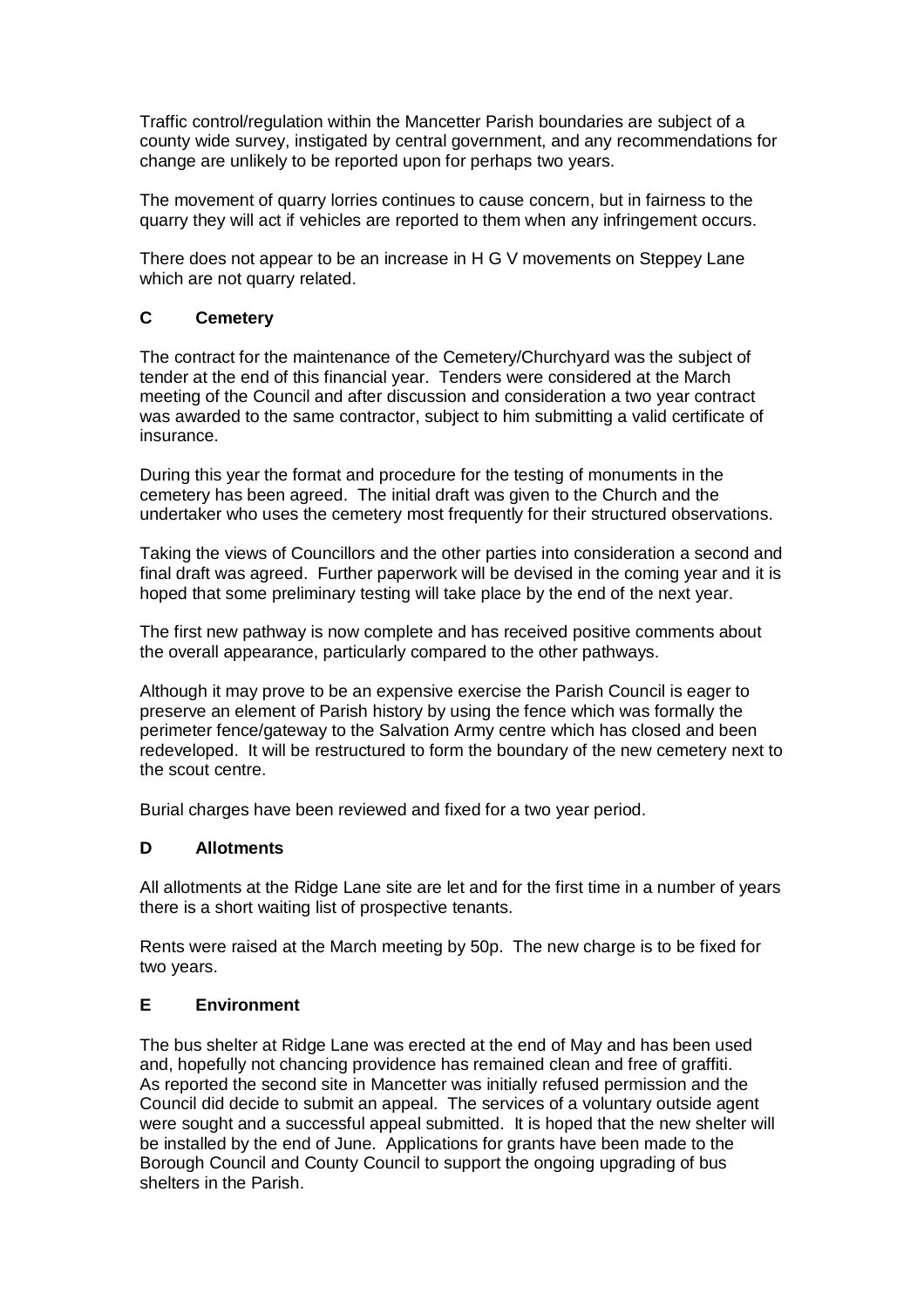Fly tipping continues to be a nuisance, particularly in Purley Chase Lane and Steppey Lane.

I will ask John Arrowsmith to give a report on footpaths and footpath literature. Initial discussion has taken place with the Council and interested parties concerning Mancetter's contribution to the new Heritage Route. It is yet early days for this project and much has to be debated and agreed not only with Mancetter but many other parishes.

# **F Amenities**

The Community/School Room has continued to be used for all Parish Council meetings and some special meetings such as the Quarry Liaison Group are held here.

The Parish Council were greatly upset at the closure of the Starfish/Surestart nursery provision.

As this closure is the subject of legal procedure between the company owner and the Trustees of the Memorial Hall it is difficult for me to raise any further comment but at the risk of being controversial I wish to make a brief statement which relates to my personal views.

At a public meeting I attended it would appear that the company had changed its name mainly because of failing to submit proper financial reports to Companies House, a basic requirement of a public liability company. If this is the case then proper accounts cannot have been presented to the County Education Authority. The County have been making financial contribution to the running of the nursery and should have had an active role in monitoring the proper financial operation of the nursery as well as welfare and provision for the children which was excellent. I therefore urge the County to take proper action to avoid similar situations occurring with other nursery provision providers. The disaster here in Mancetter should not have happened.

#### **F Grants**

The Parish Council continues to fund and support the Memorial Hall and the Ridge Lane Community Hall as appropriate, to the value of £4500.00 per annum. Joint funding of a project at Ridge Lane is still to take place and so the Parish hold £9000.00 as delegated funds for that work.

The Council were able to support activities for young people during February half-term which took place in the Memorial Hall.

#### **H Planning**

Planning issues in the Parish have been commented on when appropriate. The Parish Council, along with Parishioners await the report which was promised in January on the likely use of the old school playing fields.

We are pleased that some progress has been made with the old school site. The Parish Council is concerned that N W B C seems to fail to apply its enforcement notices and there are still outstanding issues in the Parish.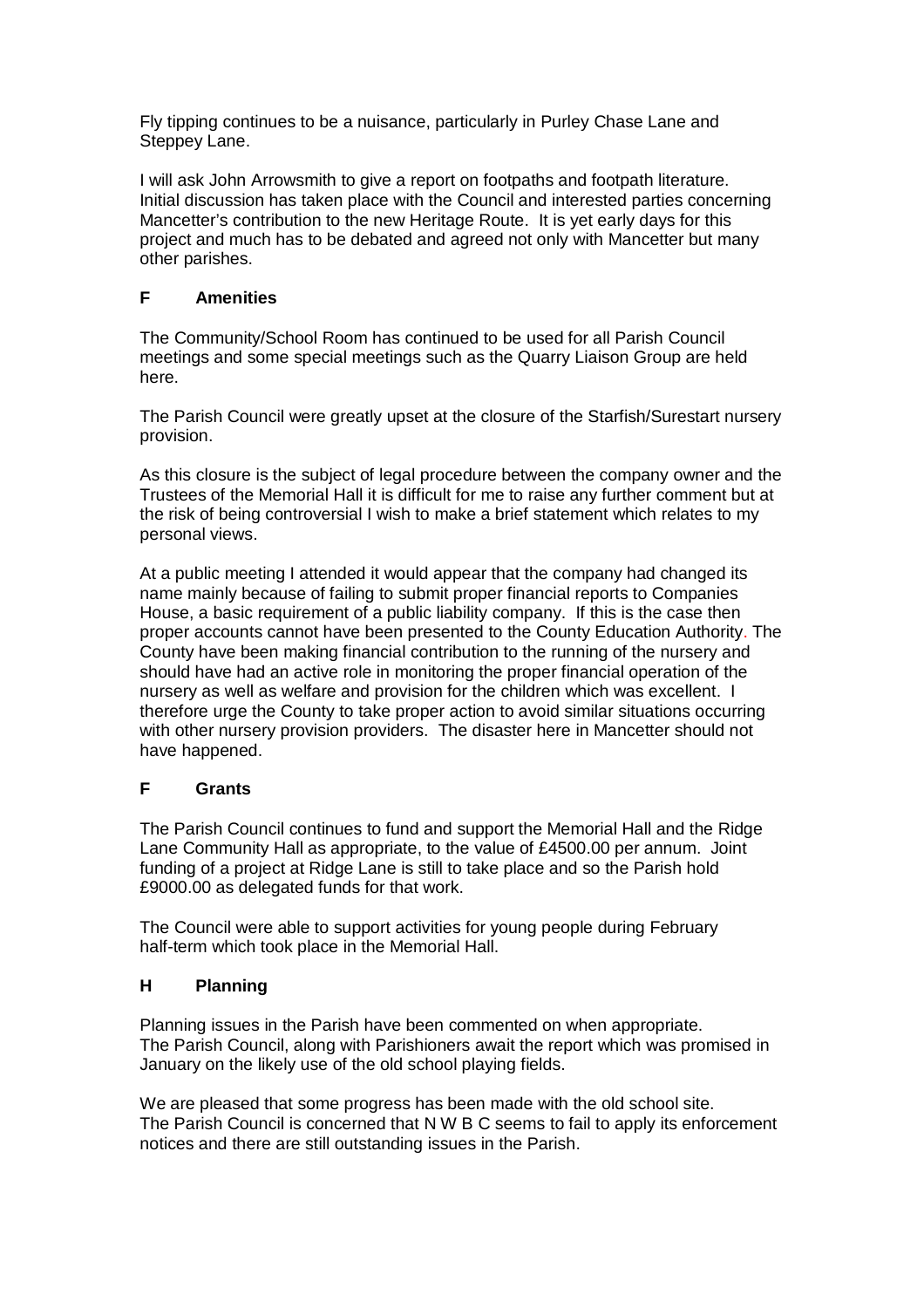During this year and following complaints from residents, approaches were made to the Scouts about the condition of their Scout headquarters site. Hopefully after a joint meeting with all parties the matters will be resolved.

# **I Future Targets**

- 1 The Parish Council will continue to pressure for the improvement of services within the Parish.
- 2 Support for Community Hall provision to the value of £4500.00 per year will continue.
- 3 Youth support will continue when and where appropriate staff are available.
- 4 Development of the cemetery with the upgrading of pathways and the provision of a second cremation plot area.
- 5 The new paperwork for the testing of monuments will continue to be developed and hopefully testing will begin before the end of the financial year.
- 6 Support will continue for the maintenance of footpaths and new Heritage Way.
- 7 To complete bus shelter provision in the Parish.
- 8 To work with the Residents Association towards the development of a Parish Plan for Mancetter.

#### **J Close**

The following functions/meetings have been attended by members of the Parish Council during the previous year.

- 1 Area Forum East Meetings
- 2 Warwickshire Association of Parish Council Meetings and Training Sessions.
- 3 Annual meeting of the Parish Council and North Warwickshire Borough Council.
- 4 Quarry Liaison Group.
- 5 Standards Committee.
- 6 Mancetter Residents Group.
- 7 The reformed Northern Association of Parish Councils.

The Parish Council continue to be pleased with the active support of the Borough Councillors and it is hoped that this will continue after the election.

The County Councillor has also been supportive to the Parish Councillor and has made regular e-mail contact.

To this end the Parish Council has continued to afford quality time at the start of meetings for discussions with these agencies and other groups. Public requests to discuss matters have been treated in a similar way. To achieve this, the agenda is adjusted at short notice to accommodate positive dialogue.

At the time of writing this report I am aware that two councillors are not to stand for re-election. I would like to personally thank Marilyn and Jim for their service to the Parish and the positive support given in all aspects of Parish Council business. With a strong element of 'arm twisting' Jim is to remain the Parish Council representative for the Gramer Charity and will continue to attend Quarry Liaison meetings.